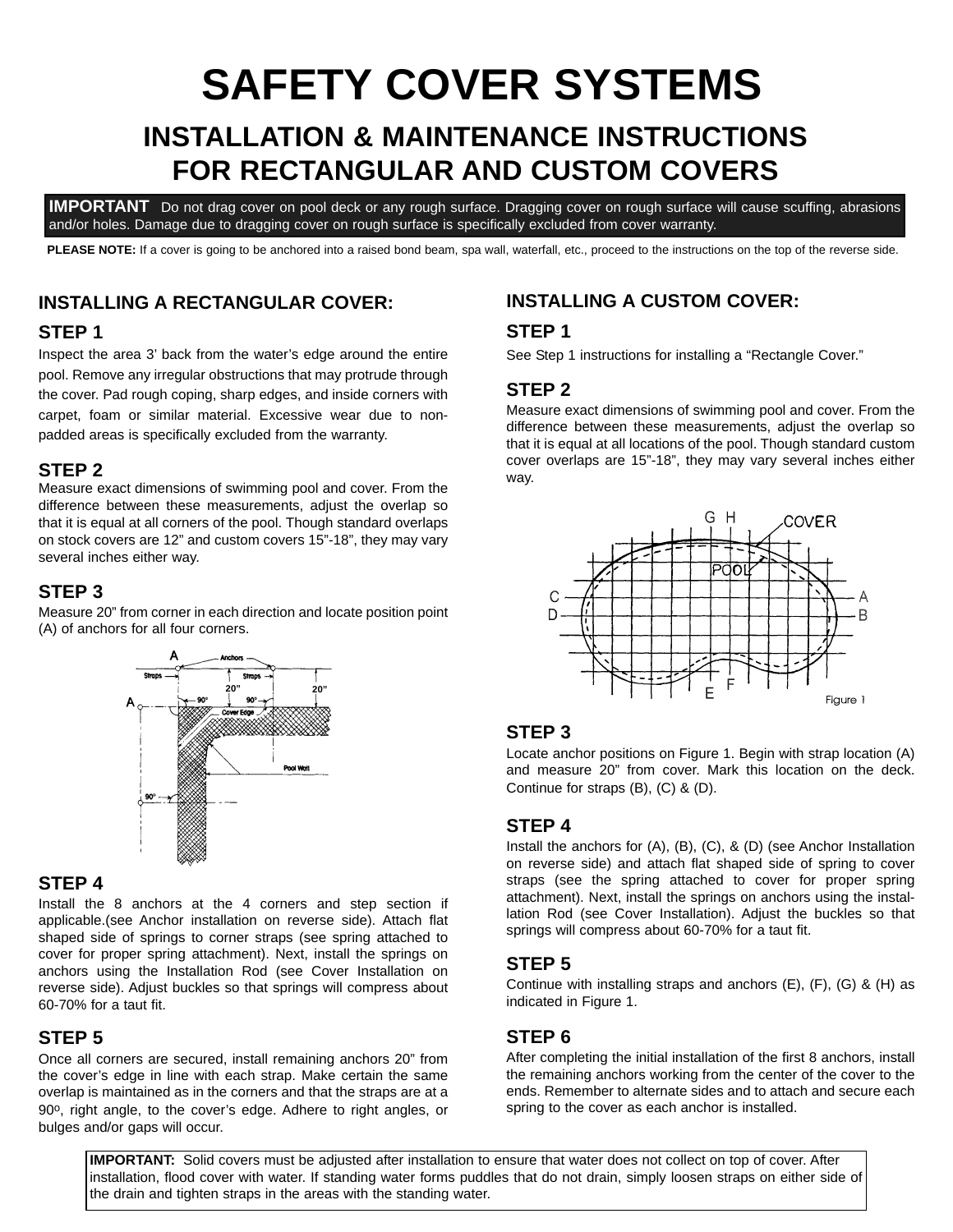# **RAISED BOND BEAM, SPA WALL, WATERFALL, WALL & ROCK**

Springs and anchors do not work well in these circumstances, as the obstructions are at the coping edge. Snaphooks sewn to the underside of the cover are fastened to an eyebolt which is secured into the wall or obstruction.

#### **STEP 1**

Locate anchor positions using the enclosed plan.

#### **STEP 2**

Use stainless steel 3/8" diameter eyebolt with 1" eye. Drill 1/2" hole and secure anchors into foundation. Insert eyebolt into casings and secure.

#### **STEP 3**

Fasten snaphooks on cover to eyebolts.

#### **STEP 4**

Continue with cover installation on front page.



#### **WOOD ANCHOR INSTALLATION**

#### **STEP 1**

Install wood anchor by drilling a 1 1/2" diameter hole to depth of 1/8" with a wing bit.

#### **STEP 2**

Drill a 3/4" diameter hole in the center of the wing bit hole to a final depth of 1 1/4".

#### **STEP 3**

Insert anchor into hole so it is flush with the deck surface. Proceed with screwing the wood screws into the existing holes. Spray anchor and casing with silicone. Then insert the anchor screw using the hex key.

**WOOD DECK ANCHOR**



### **ANCHOR INSTALLATION COVER INSTALLATION**

#### **STEP 1**

Install brass anchors by drilling 3/4" diameter holes to a depth of 2". Bevel or ream the top of the hole for flush fit. Remove anchor screw from casing. Spray anchor, screw casing and aluminum tamping tool with silicone.

#### **STEP 2**

Insert tamping tool and tap the retainer into place. Then insert the anchor screw using the hex key.



Insert installation rod through rounded end of spring. (Diagram A)



Place heel of rod behind raised anchor. Slip spring over anchor by moving handle away from the pool wall. Step down on spring. Remove installation rod by rotating 180<sup>o</sup> and cover is then installed (Diagram B).



### **COVER REMOVAL**

Insert installation rod over anchor with notch away from pool (Diagram C) Next, press down and rotate 180<sup>o</sup>. Heel of rod will force spring free of anchor. Tilt rod to release spring (Diagram D)